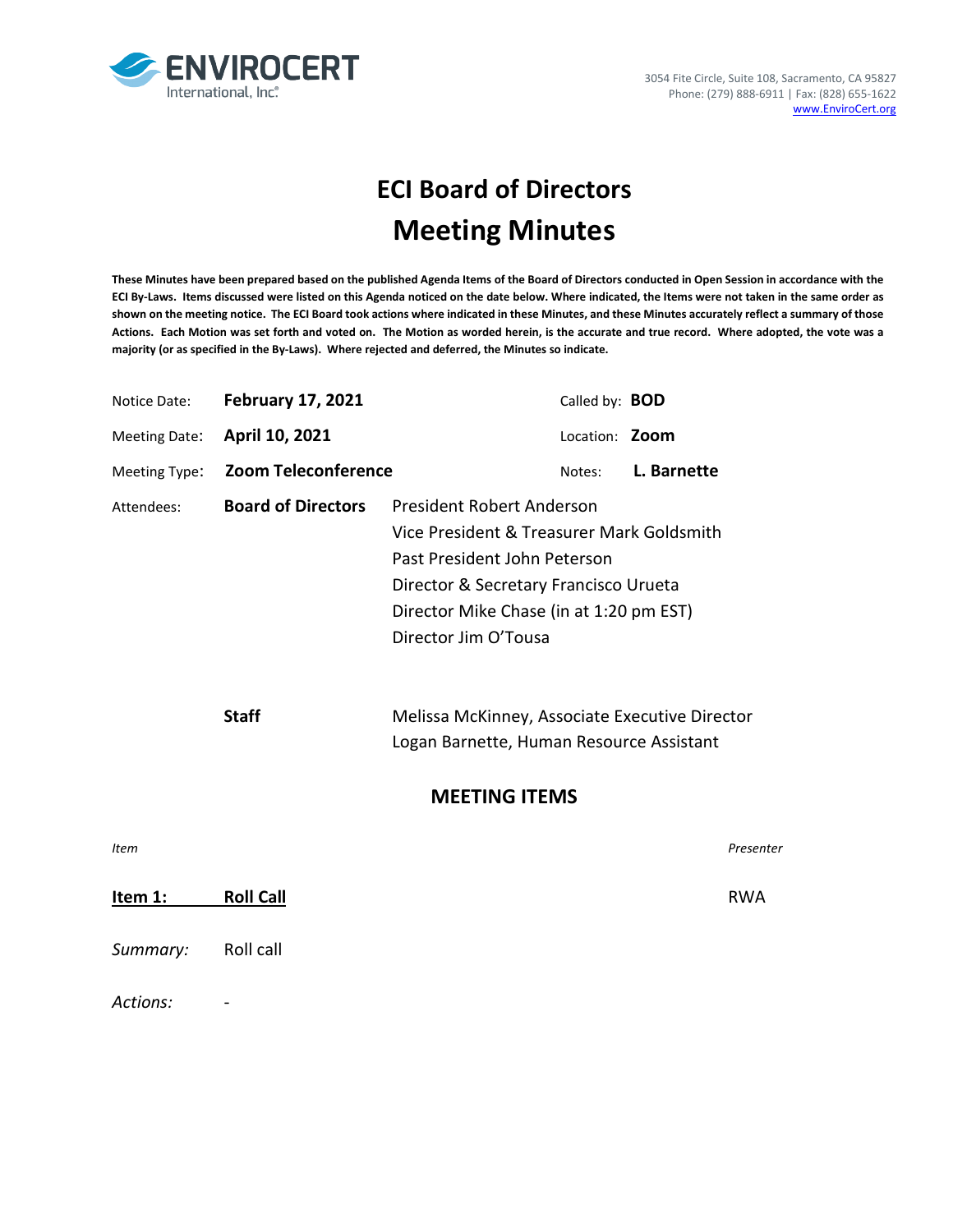

*EnviroCert International, Inc. BOD Meeting Minutes – April 10, 2021*

# **MEETING ITEMS**

| Item     |                                                                                                                                                                                                                                          | Presenter  |  |
|----------|------------------------------------------------------------------------------------------------------------------------------------------------------------------------------------------------------------------------------------------|------------|--|
| Item 2:  | <b>Meeting Minute Approval</b>                                                                                                                                                                                                           | <b>RWA</b> |  |
| Summary: | Previous meeting minutes were submitted for approval.                                                                                                                                                                                    |            |  |
| Actions: | Motion to approve minutes from June 2020, October 2020, September 2020, and<br>February 2021 meetings "as submitted" was made by Vice President Goldsmith<br>and seconded by Past President Peterson.<br>Abstain: 0<br>Ayes: 5<br>Nay: 0 |            |  |
| Item 3:  | Final 2020 YE & 1 <sup>st</sup> Quarter YTD Financials                                                                                                                                                                                   | <b>RWA</b> |  |
| Summary: | Staff submitted 2020-year end and 2021 year to date financials for the Board<br>discussion.                                                                                                                                              |            |  |
| Actions: | The Board accepts these reports and filing for audit.                                                                                                                                                                                    |            |  |
| Item 4:  | <b>Performance Analytic Reporting</b>                                                                                                                                                                                                    | <b>RWA</b> |  |
| Summary: | General discussion of reports.                                                                                                                                                                                                           |            |  |
| Actions: |                                                                                                                                                                                                                                          |            |  |
| Item 5:  | <b>Sacramento Office and Operations</b>                                                                                                                                                                                                  | MM         |  |
| Summary: | M. McKinney provided an overview of California office relocation progress and<br>future operational endeavors including potentially establishing an office in Virginia.                                                                  |            |  |
| Action:  |                                                                                                                                                                                                                                          |            |  |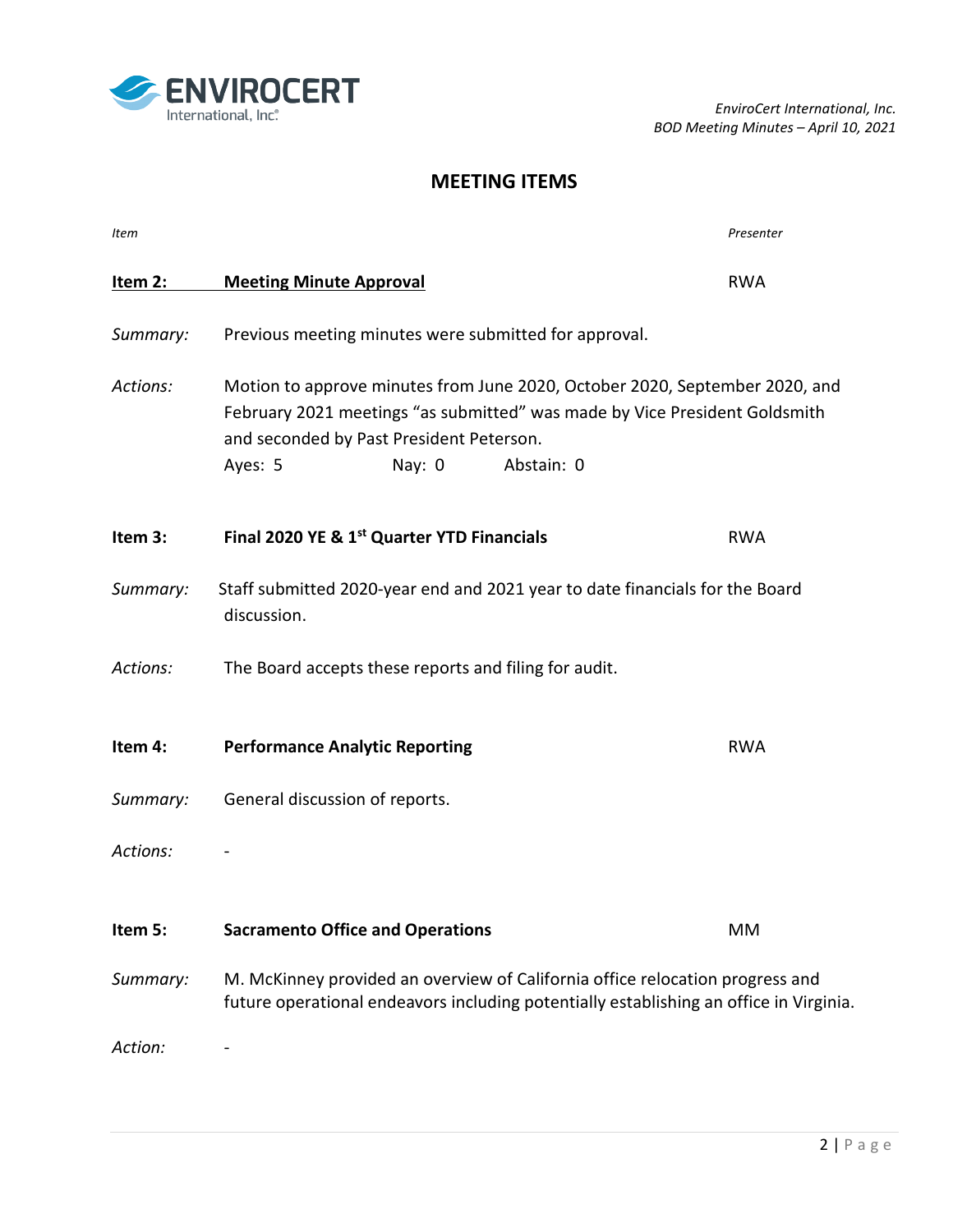*EnviroCert International, Inc. BOD Meeting Minutes – April 10, 2021*

#### **MEETING ITEMS**

| Item                     |                                                                                                                                                                  | Presenter  |  |  |
|--------------------------|------------------------------------------------------------------------------------------------------------------------------------------------------------------|------------|--|--|
| Item 6:                  | <b>Grant Writing</b>                                                                                                                                             | <b>RWA</b> |  |  |
| Summary:                 | Discussion of staff direction to pursue grant writing this year as an alternate source<br>of funding.                                                            |            |  |  |
| Actions:                 |                                                                                                                                                                  |            |  |  |
| Item 7:                  | 2021 Budget                                                                                                                                                      | <b>RWA</b> |  |  |
| Summary:                 | Staff submitted 2021 for Board discussion. President Anderson provided an<br>overview.                                                                           |            |  |  |
| Action:                  | Motion to approve the 2021 Budget as submitted made by Past President Peterson<br>and seconded by Vice President Goldsmith.<br>Ayes: 6<br>Abstain: 0<br>Nay: $0$ |            |  |  |
| <b>Motion 1106-21.20</b> |                                                                                                                                                                  |            |  |  |
| Item 8:                  | <b>Strategic Relations</b>                                                                                                                                       | <b>RWA</b> |  |  |
| Summary:                 | Strategic Relations were discussed including progression of the business<br>relationship with various membership organizations.                                  |            |  |  |
| Action:                  |                                                                                                                                                                  |            |  |  |
| Item 9:                  | <b>Technical Content Status</b>                                                                                                                                  | <b>RWA</b> |  |  |
| Summary:                 | Staff submitted a technical status update for the Boards review and discussion.                                                                                  |            |  |  |
| Actions:                 |                                                                                                                                                                  |            |  |  |

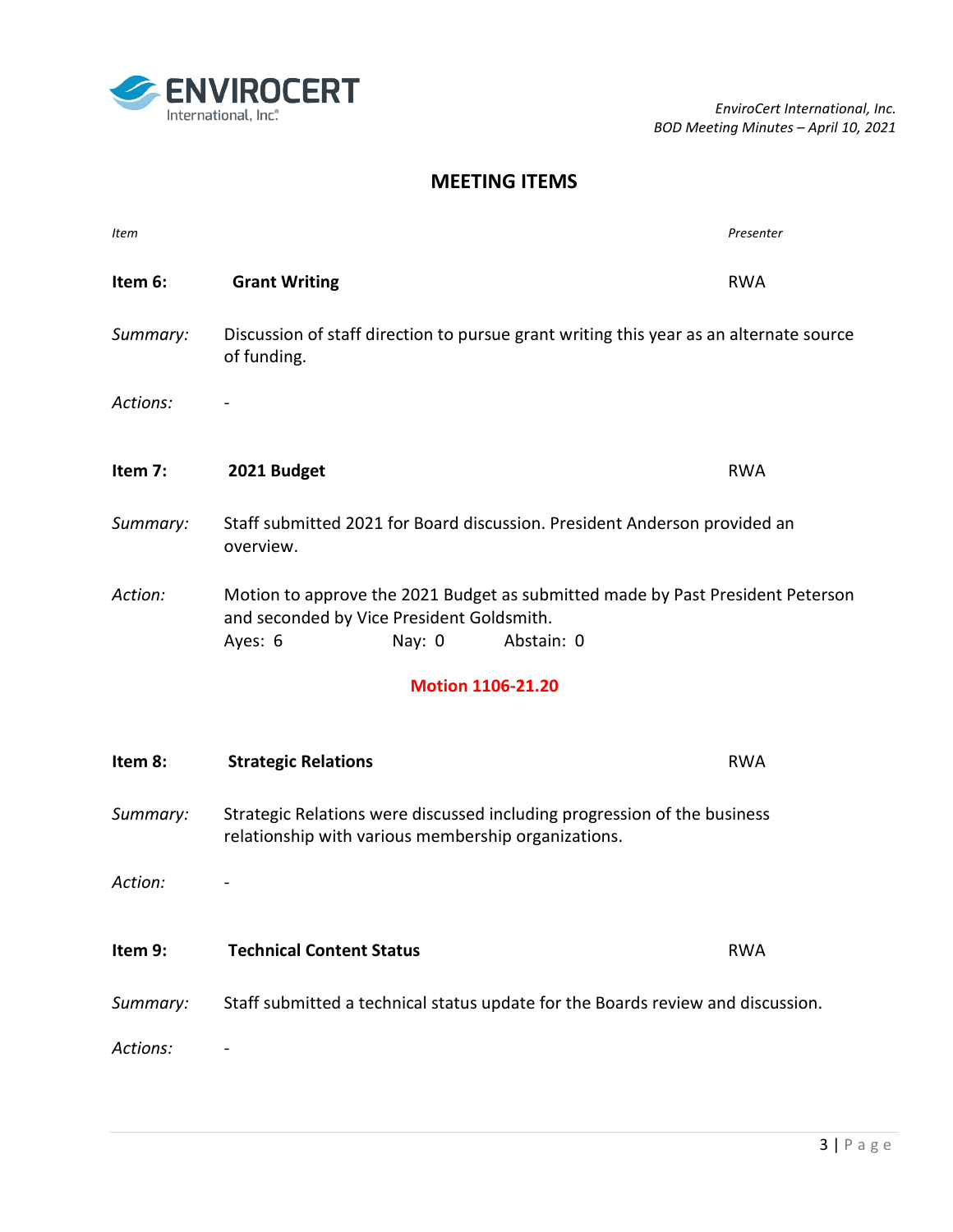*EnviroCert International, Inc. BOD Meeting Minutes – April 10, 2021*

### **MEETING ITEMS**

| Item     |                                                                                                                                                                                                  | Presenter  |  |
|----------|--------------------------------------------------------------------------------------------------------------------------------------------------------------------------------------------------|------------|--|
| Item 10: | Governance                                                                                                                                                                                       | <b>RWA</b> |  |
| Summary: | General discussion of Committee and Councils institution and development.                                                                                                                        |            |  |
| Action:  |                                                                                                                                                                                                  |            |  |
| Item 11: | <b>International Status</b>                                                                                                                                                                      | <b>RWA</b> |  |
| Summary: | Overview discussion of International status and translation efforts.                                                                                                                             |            |  |
| Action:  |                                                                                                                                                                                                  |            |  |
| Item 12: | <b>ANSI Status</b>                                                                                                                                                                               | <b>RWA</b> |  |
| Summary: | Discussion of NGICP Accreditation status and future accreditation application for<br><b>ECI Certifications.</b>                                                                                  |            |  |
| Action:  |                                                                                                                                                                                                  |            |  |
| Item 13: | <b>New Business and Questions</b>                                                                                                                                                                | <b>RWA</b> |  |
| Summary: | i) New Training Requirements (does not include NGICP or QSM)                                                                                                                                     |            |  |
|          | Board discussion ensued pertaining to creation of a Train the Trainer Program and<br>implementation of Training requirements as apart of the application process for<br>Certified Professionals. |            |  |
| Action:  | The Board directed staff to proceed with implementation                                                                                                                                          |            |  |